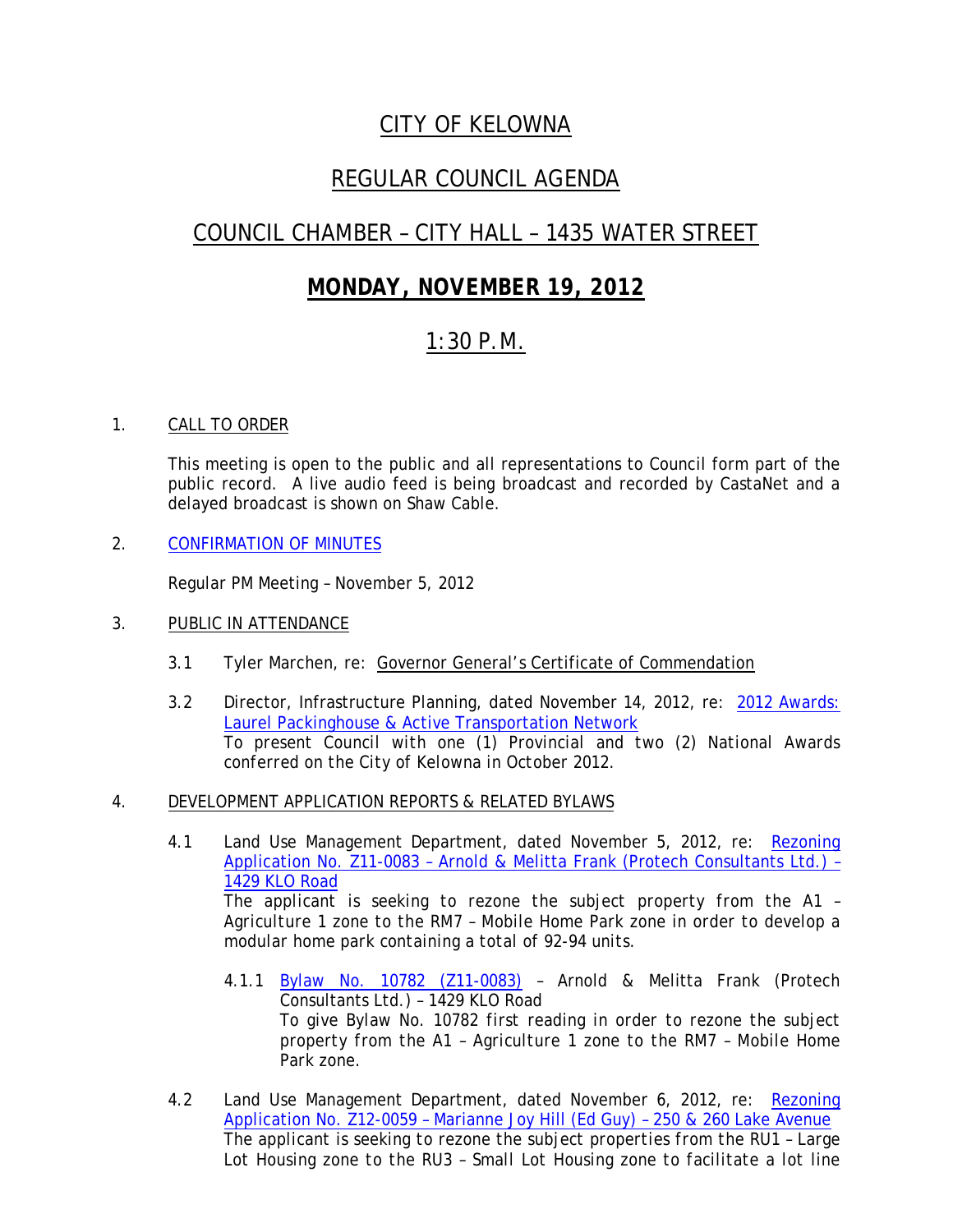*adjustment between the two (2) properties with the intention of preserving the existing home at 260 Lake Avenue.*

- 4.2.1 Bylaw No. 10783 (Z12-0059) Marianne Hill (Ed Guy) 1429 KLO Road *To give Bylaw No. 10783 first reading in order to rezone the subject properties from the RU1 – Large Lot Housing zone to the RU3 – Small Lot Housing zone.*
- 4.3 Land Use Management Department, dated November 8, 2012, re: Text Amendment Application No. TA12-0011 – City of Kelowna *To introduce 'household repair services' as a permitted use within the RM6 – High Rise Apartment Housing zone.*
	- 4.3.1 Bylaw No. 10784 (TA12-0011) City of Kelowna Amendments to the RM6 – High Rise Apartment Housing zone *To give Bylaw No. 10784 first reading in order to amend City of Kelowna Zoning Bylaw No. 8000 to include 'household repair services' as a permitted use within the RM6 – High Rise Apartment Housing zone.*

#### 5. BYLAWS FOR ADOPTION (Development Related)

5.1 Bylaw No. 10291 (Z08-0071) – Tysen Properties Ltd. (Bill Bonn) – 543 South Crest Drive *To adopt Bylaw No. 10291 in order to rezone the subject property from the RU1 – Large Lot Housing zone to the RU2h – Medium Lot Housing (Hillside Area) zone and RU6 – Two Dwelling Housing zone.*

#### 6. NON-DEVELOPMENT APPLICATION REPORTS & RELATED BYLAWS

- 6.1 Fire Chief, dated November 9, 2012, re: Country Rhodes Fire Service Agreement *To renew the Fire Service Agreement for Country Rhodes with the Regional District of Central Okanagan for a five (5) year term.*
- 6.2 Director, Financial Services, dated November 13, 2012, re: School Site Acquisition Charge *To provide Council with information on the School Site Acquisition Charge that the City is required to collect beginning November 25, 2012.*
- 6.3 Engineer Traffic Technician, Transportation & Mobility, dated November 14, 2012, re: Ellis Street Truck Route *To seek Council's authorization to continue discussions with the Ministry of Transportation and Infrastructure regarding potential upgrades to the intersection of Harvey Avenue and Gordon Drive; To seek Council's authorization to seek public input regarding the potential Ellis Street truck route closure.*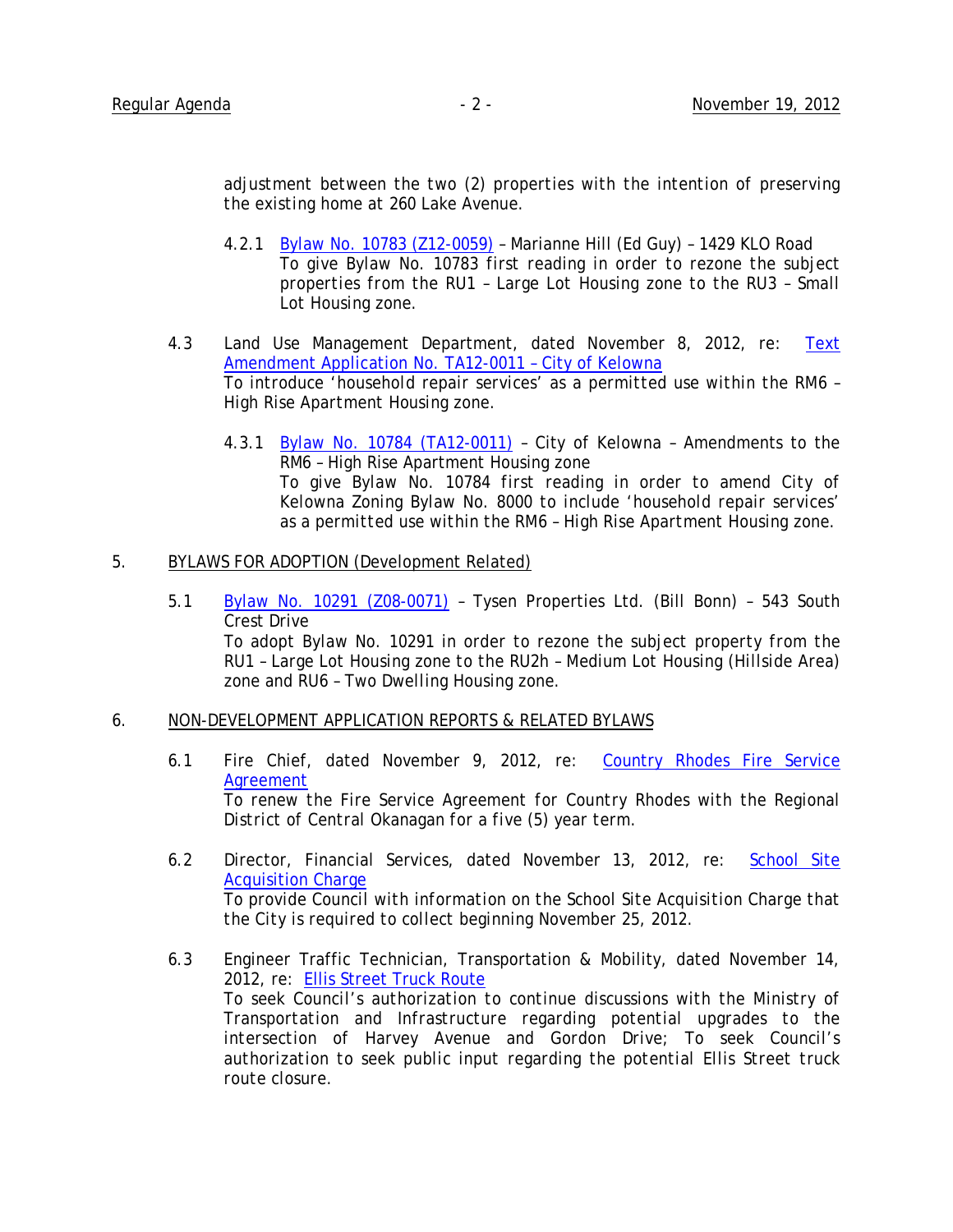- 6.4 Public Art Coordinator, dated November 14, 2012, re: Public Art Program Review *To make recommendations for changes to the Public Art Program for Council consideration and to approve funding from the Public Art Reserve Fund for public art projects to be undertaken in 2013.*
- 6.5 Manager, Utilities Planning, dated November 8, 2012, re: Kelowna Integrated Water Supply Plan & Memorandum of Understanding *To authorize staff to complete an implementation plan that will meet senior government requirements for future grant funding for the major irrigation districts within the City boundaries; To secure Council support to use the Kelowna Integrated Water Supply Plan to provide the technical basis for the proposed implementation plan.*
- 6.6 Manager, Real Estate Services, dated November 13, 2012, re: Proposed Road Closure – Adjacent to 4465 Nottingham Road *To sell the excess road to the owners of 4465 Nottingham Road for consolidation with their property.*
	- 6.6.1 Bylaw No. 10763 Road Closure Bylaw Portion of 4465 Nottingham Road

*To give Bylaw No. 10763 first, second and third readings in order to authorize the City to permanently close and remove the highway dedication of a portion of 4465 Nottingham Road.*

### 7. RESOLUTIONS

- 7.1 City Clerk, Draft Resolution, re: 2013 Council Meeting Schedule *To adopt the 2013 Council Meeting Schedule.*
- 7.2 City Clerk, Draft Resolution, re: Helicopter Landing Santa Claus Northern Air Support Ltd. *To grant approval to Northern Air Supply Ltd. to fly Santa Claus from the Kelowna International Airport to the Kelowna Golf & Country Club on December 9th & 16th, 2012.*

### 8. BYLAWS FOR ADOPTION (Non-Development Related)

- 8.1 Bylaw No. 10774 Road Closure Bylaw Portion of Belgo Road at Springfield Road – **Mayor to invitee anyone in the public gallery who deems themselves affected by the proposed road closure to come forward.** *To adopt Bylaw No. 10774 in order to authorize the City to permanently close and remove the highway dedication of a portion of Belgo Road at Springfield Road.*
- 8.2 Bylaw No. 10777 A Bylaw to Repeal Housing Agreement Authorization Bylaw Nos. 8802 & 8891 *To adopt Bylaw No. 10777 in order to repeal Housing Agreement Authorization Bylaw Nos. 8802 and 8891.*